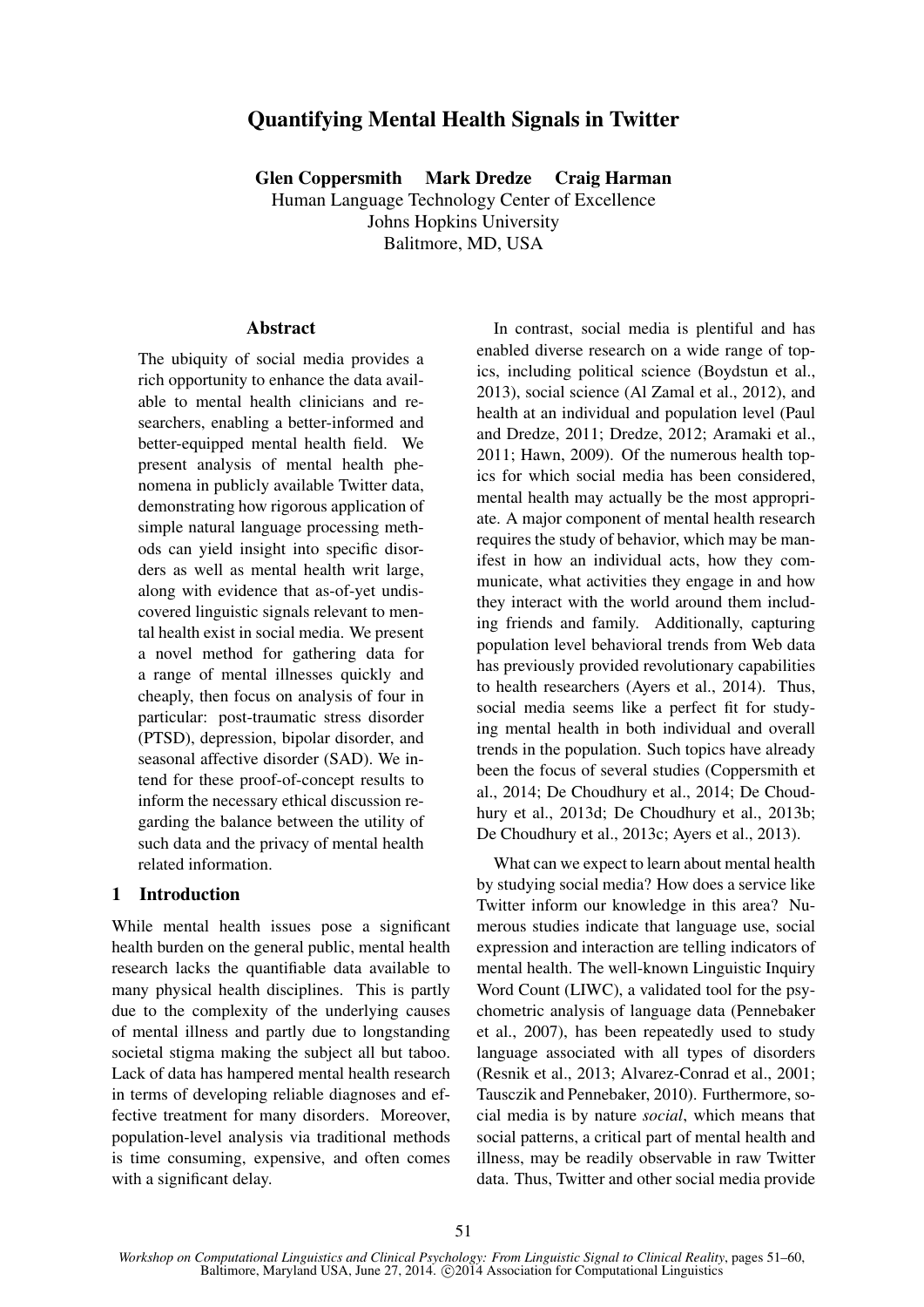a unique quantifiable perspective on human behavior that may otherwise go unobserved, suggesting it as a powerful tool for mental health researchers.

The main vehicle for studying mental health in social media has been the use of surveys, e.g., depression battery (De Choudhury, 2013) or personality test (Schwartz et al., 2013), to determine characteristics of a user coupled with analyzing their corresponding social media data. Work in this area has mostly focused on depression (De Choudhury et al., 2013d; De Choudhury et al., 2013b; De Choudhury et al., 2013c), and the number of users is limited by those that can complete the appropriate survey. For example, De Choudhury et al. (2013d) solicited Twitter users to take the CES-D and to share their public Twitter profile, analyzing linguistic and behavioral patterns. While this type of study has produced high quality data, it is limited in size (by survey respondents) and scope (to diagnoses which have a battery amenable to administration over the internet).

In this paper we examine a range of mental health disorders using *automatically derived* samples from large amounts of Twitter data. Rather than rely on surveys, we automatically identify self-expressions of mental illness diagnoses and leverage these messages to construct a labeled data set for analysis. Using this dataset, we make the following contributions:

- We demonstrate the effectiveness of our automatically derived data by showing that statistical classifiers can differentiate users with four different mental health disorders: depression, bipolar, post traumatic stress disorder and seasonal affective disorder.
- We conduct a LIWC analysis of each disorder to measure deviations in each illness group from a control group, replicating previous findings for depression and providing new findings for bipolar, PTSD and SAD.
- We conduct an open-vocabulary analysis that captures language use relevant to mental health beyond what is captured with LIWC.

Our results open the door to a range of large scale analysis of mental health issues using Twitter.

# 2 Related Work

For a good retrospective and prospective summary of the role of social media in mental health research, we refer the reader to De Choudhury (2013). De Choudhury identifies ways in which NLP has and can be used on social media data to produce what the relevant mental health literature would predict, both at an individual level and a population level. She proceeds to identify ways in which these types of analyses can be used in the near and far term to influence mental health research and interventions alike.

Differences in language use have been observed in the personal writing of students who score highly on depression scales (Rude et al., 2004), forum posts for depression (Ramirez-Esparza et al., 2008), self narratives for PTSD (He et al., 2012; D'Andrea et al., 2011; Alvarez-Conrad et al., 2001), and chat rooms for bipolar (Kramer et al., 2004). Specifically in social media, differences have previously been observed between depressed and control groups (as assessed by internet-administered batteries) via LIWC: depressed users more frequently use first person pronouns (Chung and Pennebaker, 2007) and more frequently use negative emotion words and anger words on Twitter, but show no differences in positive emotion word usage (Park et al., 2012). Similarly, an increase in negative emotion and first person pronouns, and a decrease in third person pronouns, (via LIWC) is observed, as well as many manifestations of literature findings in the pattern of life of depressed users (e.g., social engagement, demographics) (De Choudhury et al., 2013d). Differences in language use in social media via LIWC have also been observed between PTSD and control groups (Coppersmith et al., 2014).

For population-level analysis, surveys such as the Behavioral Risk Factor Surveillance System (BRFSS) are conducted via telephone (Centers for Disease Control and Prevention (CDC), 2010). Some of these surveys cover relatively few participants (often in the thousands), have significant cost, and have long delays between data collection and dissemination of the findings. However, De Choudhury et al. (2013c) presents a promising population-level analysis of depression that highlights the role of NLP and social media.

## 3 Data

All data we obtain is public, posted between 2008 and 2013, and made available from Twitter via their application programming interface (API). Specifically, this does not include any data that has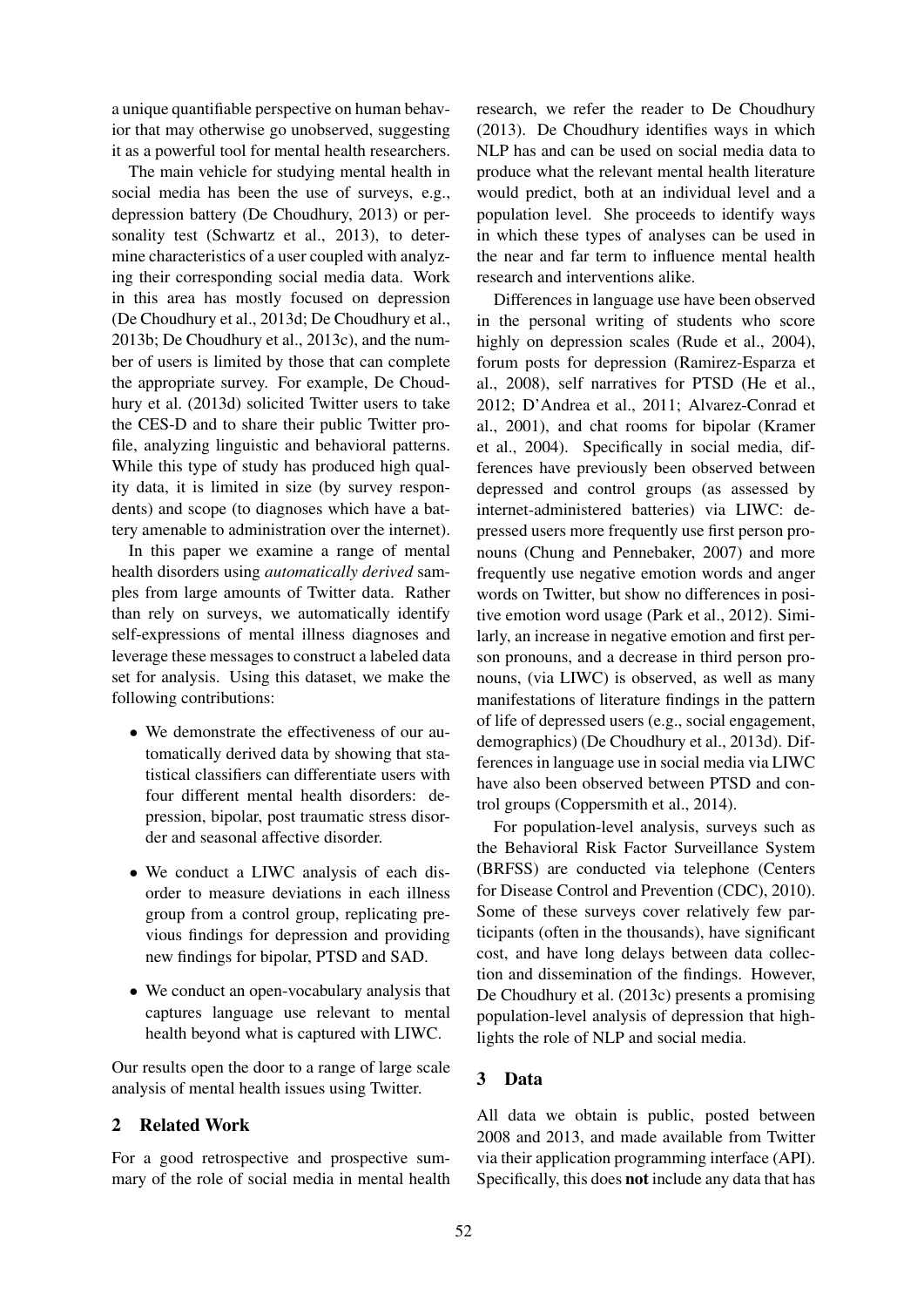| <b>Genuine Statements of Diagnosis</b>                                                                                                                                                                                      |  |  |
|-----------------------------------------------------------------------------------------------------------------------------------------------------------------------------------------------------------------------------|--|--|
| In loving memory my mom, she was only 42, I was $17 \&$ taken away from me. I was diagnosed with having P.T.S.D LINK                                                                                                        |  |  |
| So today I started therapy, she diagnosed me with anorexia, depression, anxiety disorder, post traumatic stress disorder and<br>wants me to                                                                                 |  |  |
| @USER The VA diagnosed me with PTSD, so I can't go in that direction anymore                                                                                                                                                |  |  |
| I wanted to share some things that have been helping me heal lately. I was diagnosed with severe complex PTSD and LINK                                                                                                      |  |  |
| <b>Disingenuous Statements of Diagnosis</b>                                                                                                                                                                                 |  |  |
| "I think I'm I'm diagnosed with SAD. Sexually active disorder" -anonymous                                                                                                                                                   |  |  |
| LOL omg my bro the "psychologist" just diagnosed me with seasonal ADHD AHAHAHAAAAAAAAAAA IM DYING.<br>The winter blues: Yesterday I was diagnosed with seasonal affective disorder. Now, this sounds a lot more dramat LINK |  |  |

Table 1: Examples found via regular expression keyword search for diagnosis tweets.

been marked as 'private' by the author or any direct messages.

Diagnosed Group We seek users who publicly state that they have been diagnosed with various mental illnesses. Users may make such a statement to seek support from others in their social network, to fight the taboo of mental illness, or perhaps as an explanation of some of their behavior. Tweets were obtained using regular expressions on a large multi-year health related collection, e.g. "I was diagnosed with X." We searched for four conditions: depression, bipolar disorder, post traumatic stress disorder (PTSD) and seasonal affective disorder (SAD). The matched diagnosis tweets were manually labeled as to whether the tweet contained a genuine statement of a mental health diagnosis. Table 1 shows examples of both genuine statements of diagnosis and disingenuous statements (often jokes or quotes).

Next, we retrieved the most recent tweets (up to 3200) for each user with a genuine diagnosis tweet. We then filtered the users to remove those with fewer than 25 tweets and those whose tweets were not at least 75% in English (measured using the Compact Language Detector<sup>1</sup>). These filtering steps left us with users that were considered positive examples. Table 2 indicates the number of users and tweets found for each of the mental health categories examined. We manually examined and annotated only half the diagnosis statements for depression – indicating there are likely 800-900 depression users available via these automatic methods from our collection, compared to the 117 obtained via the methods of De Choudhury et al. (2013d). Additionally, we emphasize the low cost and effort of our automated effort as compared to their crowdsourced survey methods. The difference in collection methods also suggests that the two have a reasonable chance of being complementary. This is especially significant when considering disorders with lower incidence rates than depression (arguably the highest), where respondents to crowdsourced surveys or self-stated diagnoses alike are rare.

This method is similar in spirit to that of De Choudhury et al. (2013c), where they inferred a tweet-level classifier for depression from userlevel labels (specifically, tweets from the past three months from users scoring highly on CES-D for the positive class and conversely for the negative).

Control Group To build models for analysis and to validate the data, we also need a sample of the general population to use as an approximation of community controls. We follow a similar process: randomly select 10k usernames from a list of Twitter users who posted to a separate random historical collection within a selected two week window, downloaded the 3200 most recent tweets from these users, and apply our two filters: at least 25 tweets and 75% English. This yields a control group of 5728 random users, whose 13.7 million tweets were used as negative examples.

Caveats Our method for finding users with mental health diagnoses has significant caveats: 1) the method may only capture a subpopulation of each disorder (i.e., those who are speaking publicly about what is usually a very private matter), which may not truly represent all aspects of the population as a whole. 2) This method in no way verifies whether this diagnosis is genuine (i.e., people are not always truthful in self-reports). However, given the stigma often associated with mental illness, it seems unlikely users would tweet that they are diagnosed with a condition they do not have. 3) The control group is likely contami-

<sup>1</sup> https://code.google.com/p/cld2/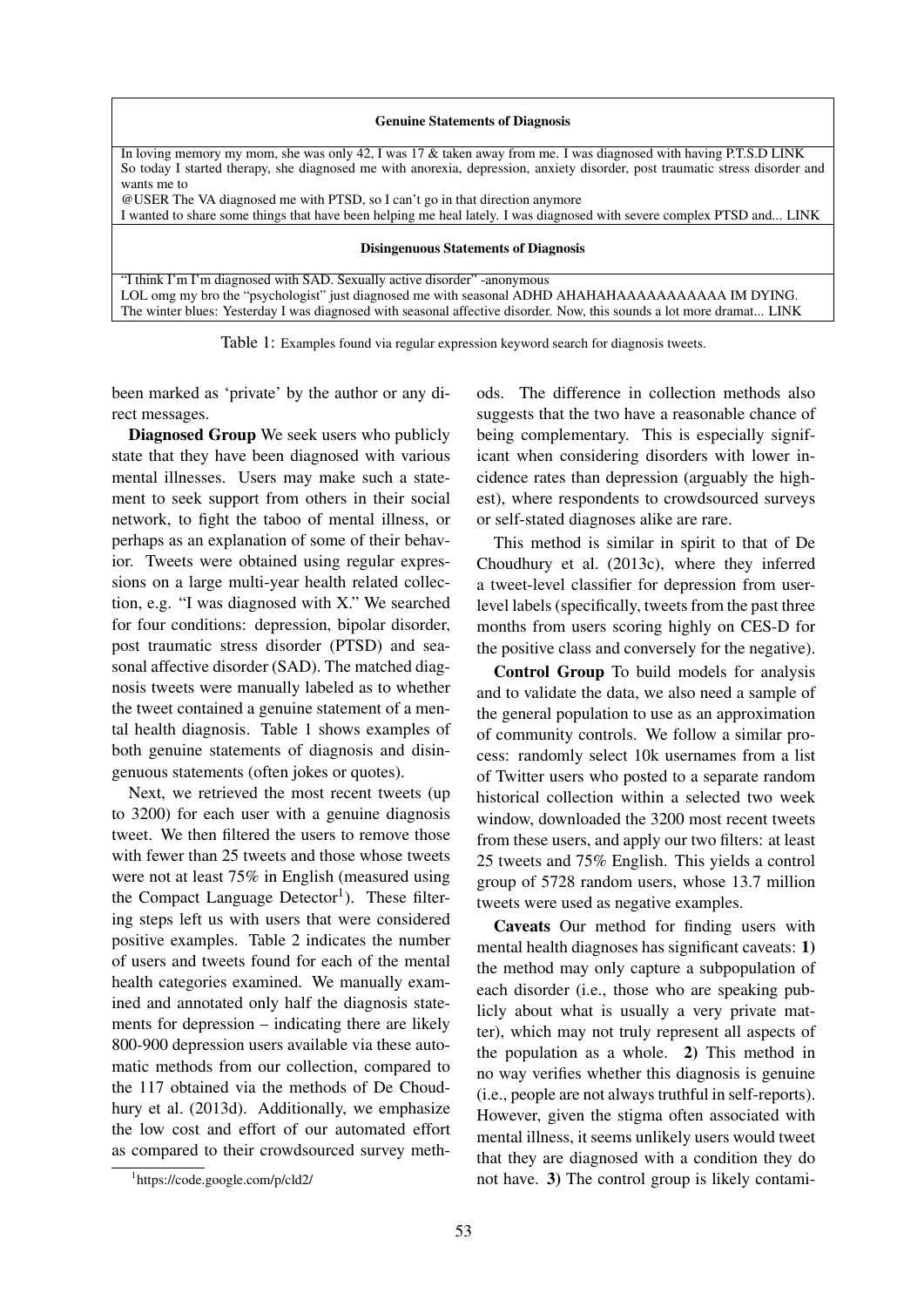|                   | <b>Match</b> | <b>Users</b> | <b>Tweets</b>    |
|-------------------|--------------|--------------|------------------|
| <b>Bipolar</b>    | 6k           | 394          | 992k             |
| <b>Depression</b> | 5k           | 441          | 1.0 <sub>m</sub> |
| <b>PTSD</b>       | 477          | 244          | 573k             |
| <b>SAD</b>        | 389          | 159          | 421k             |
| <b>Control</b>    | 10k          | 5728         | 13.7m            |

Table 2: Number of users matching the diagnosis regular expression, users labeled with genuine diagnoses and tweets retrieved from diagnosed users for each mental health condition.

nated by the presence of users that are diagnosed with the various conditions investigated. We make no attempt to remove these users, and if we assume that the prevalence of each disorder in the general population is similar in our control groups, we likely have hundreds of such diagnosed users contaminating our control training data. 4) Twitter users are not an entirely representative sample of the population as a whole. Despite these caveats, we find that this method yielded promising results as discussed in the next sections.

Comorbidity Since some of these disorders have high comorbidity, there are some users in more than one class (e.g., those that state a diagnosis for PTSD and depression): Bipolar and depression have 19 users in common (4.8% of the bipolar users, 4.3% of the depression users), PTSD and depression share 10 (4.0% of PTSD, 2.2% of depression), and bipolar and PTSD share 9 (2.2% of bipolar, 3.6% of PTSD). Two users state diagnosis of bipolar, PTSD and depression (less than 1% of each set). No users stated diagnoses of both SAD and any other condition investigated.

### 4 Methods

We quantify various aspects of each user's language usage and pattern of life via automated methods, extracting features for subsequent machine learning. We use these to (1) replicate previous findings, (2) build classifiers to separate diagnosed from control users, and (3) introspect on those classifiers. Introspection here shows us what quantified signals in the content the classifiers base their decision on, and thus we can gain intuition about what signals are present in the content relevant to mental health.

#### 4.1 Linguistic Inquiry Word Count (LIWC)

LIWC provides clinicians with a tool for gathering quantitative data regarding the state of a patient from the patient's writing (Pennebaker et al.,

2007). Previous work has found signal in the 'positive affect' and 'negative affect' categories of the LIWC when applied to social media (including Twitter), so we examine their correlations separately, as well as in the context of other LIWC categories (De Choudhury et al., 2013a). In all, we examine some of the LIWC categories directly (*Swear*, *Anger*, *PosEmo*, *NegEmo*, *Anx*) and combine pronoun classes by linguistic form: *I* and *We* classes are combined to form *Pro1*, *You* becomes *Pro2* and *SheHe* and *They* become *Pro3*. Each of these classes provides one feature used by subsequent machine learning and our other analyses.

#### 4.2 Language Models (LMs)

Language models are commonly used to estimate how likely a given sequence of words is. Generally, an n-gram language model refers to a model that examines strings of up to  $n$  words long. This is less than ideal for applications in social media: spelling errors, shortenings, space removal, and other aspects of social media data (especially Twitter) confounds many traditional word-based approaches. Thus, we employ two LMs, first a traditional 1-gram LM (ULM) that examines the probability of each whole word. Second, a character 5-gram LM (CLM) to examine sequences of up to 5 characters.

LMs model the likelihood of sequences from training data. In our case, we build one of each model from the positive class (tweets from one class of diagnosed users – e.g., PTSD), yielding ULM<sup>+</sup> and CLM<sup>+</sup>. We also build one of each model from the negative class (control users), yielding ULM− and CLM−. We score each tweet by computing these probabilities and classifying it according to which model has a higher probability (e.g., for a given tweet, is  $ULM^+ > ULM^-$ ?).

#### 4.3 Pattern of Life Analytics

For brevity, we only briefly discuss the pattern of life analytics, since they do not depend on significant NLP. They examine how correlates found to be significant in the mental health literature may manifest and be measured in social media data. These are all imperfect proxies for the findings from the literature, but our experiments will demonstrate that they do collectively provide information relevant to mental health.

For each of the following analytics we extract one feature to use in subsequent machine learning. Social engagement has been correlated with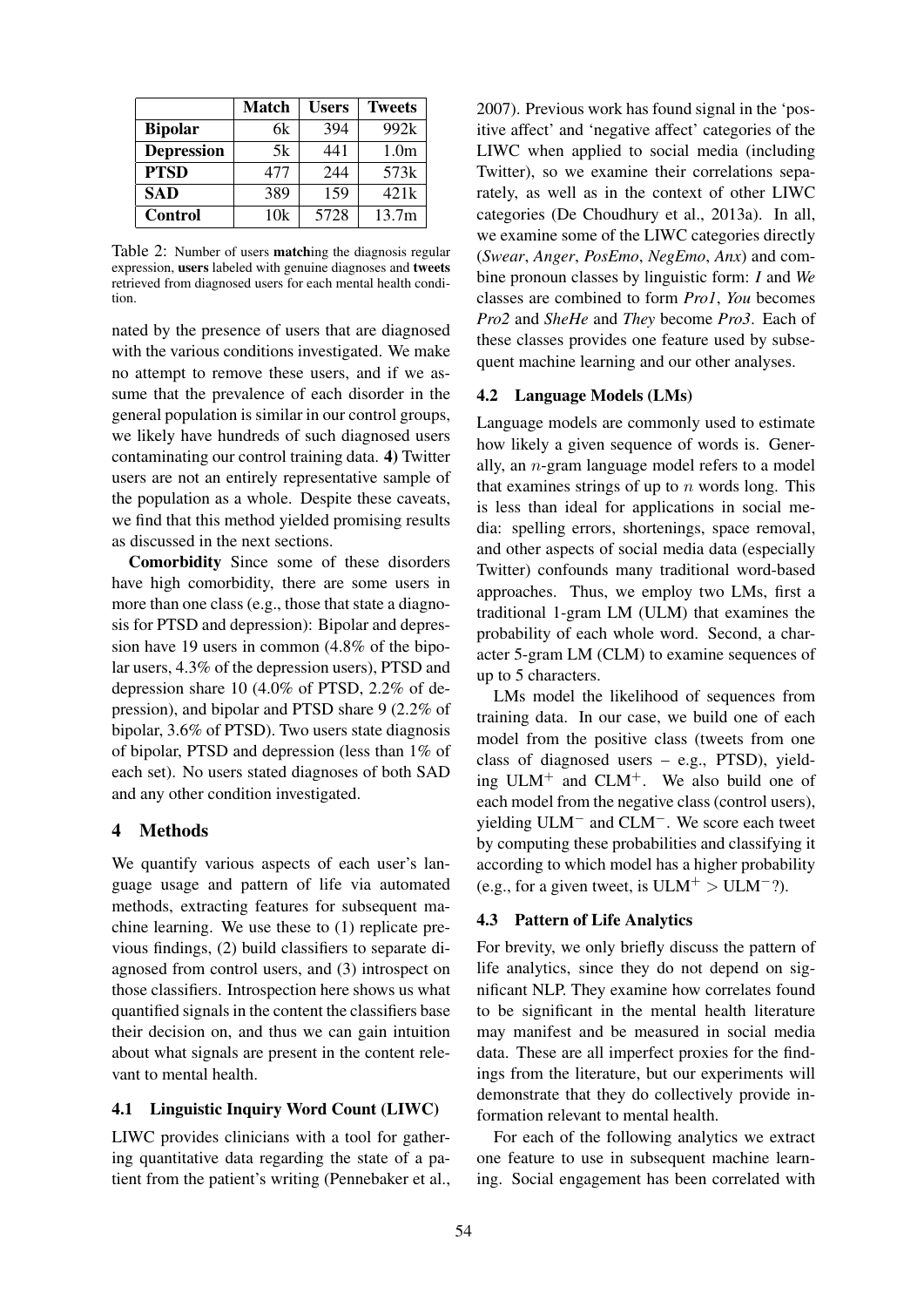

Figure 1: Box and whiskers plot of proportion of tweets each user has (y-axis) matching various LIWC categories. Each bar represents one LIWC category for one condition – PTSD in purple, depression in blue, SAD in orange, bipolar in red and control in gray. *Anxiety* occurs an order of magnitude less often than the others, so its proportion is on the right y-axis (and thus not comparable to the others). Statistically significant deviations from control users are denoted by asterisks.

positive mental health outcomes (Greetham et al., 2011; Berkman et al., 2000; Organization, 2001; De Choudhury et al., 2013d), which is difficult to measure directly so we examine various ways in which this may be manifest in a user's tweet stream: *Tweet rate* measures how often a twitter user posts (a measure of overall engagement with this social media platform) and *Proportion of tweets with @mentions* measures how often a user posts 'in conversation' (for lack of better terms) with other users. *Number of @mentions* is a measure of how often the user in question engages other users, while *Number of self @mentions* is a measure of how often the user responds to mentions of themselves (since users rarely include their own username in a tweet). To estimate the size of a user's social network, we calculate *Number of unique users @mentioned* and *Number of users @mentioned at least 3 times*, respectively.

For each of the following analytics, we calculate the proportion of a user's tweets that the analytic finds evidence in: *Insomnia* and sleep disturbance is often a symptom of mental health disorders (Weissman et al., 1996; De Choudhury et al., 2013d), so we calculate the proportion of tweets that a user makes between midnight and 4am according to their local timezone. *Exercise* has also been correlated with positive mental health outcomes (Penedo and Dahn, 2005; Callaghan, 2004), so we examine tweets mentioning one of a small set of exercise-related terms. We also use an English *sentiment* analysis lexicon from Mitchell et al. (2013) to score individual tweets according to the presence and valence of sentiment words.

We apply no thresholds, so any tweet with a sentiment score above 0 was considered *positive*, below 0 was considered *negative*, and those with score 0 were considered to have *no sentiment*. Thus we use the proportion of *Insomnia*, *Exercise*, *Positive Sentiment* and *Negative Sentiment* tweets as features in subsequent machine learning and analysis.

#### 5 Results

We present three types of experiments to evaluate the quality and character of these data, and to demonstrate some quantifiable mental health signals in Twitter. First, we validate our method for obtaining data by replicating previous findings using LIWC. Next, we build classifiers to distinguish each group from the control group, demonstrating that there is useful signal in the language of each group, and compare these classifiers. Finally, we analyze the correlations between our analytics and classifiers to uncover relationships between them and derive insight into quantifiable and relevant mental health signals in Twitter.

Validation First, we provide some validation for our novel method for gathering samples. We demonstrate that language use, as measured by LIWC, is statistically significantly different between control and diagnosed users. Figure 1 shows the proportion of tweets from each user that scores positively on various LIWC categories (i.e., have at least one word from that category). Box-and-whiskers plots (Tukey,  $1977$ )<sup>2</sup> summarize a distribution of observations and ease com-

 ${}^{2}$ For a modern implementation see Wickham (2009).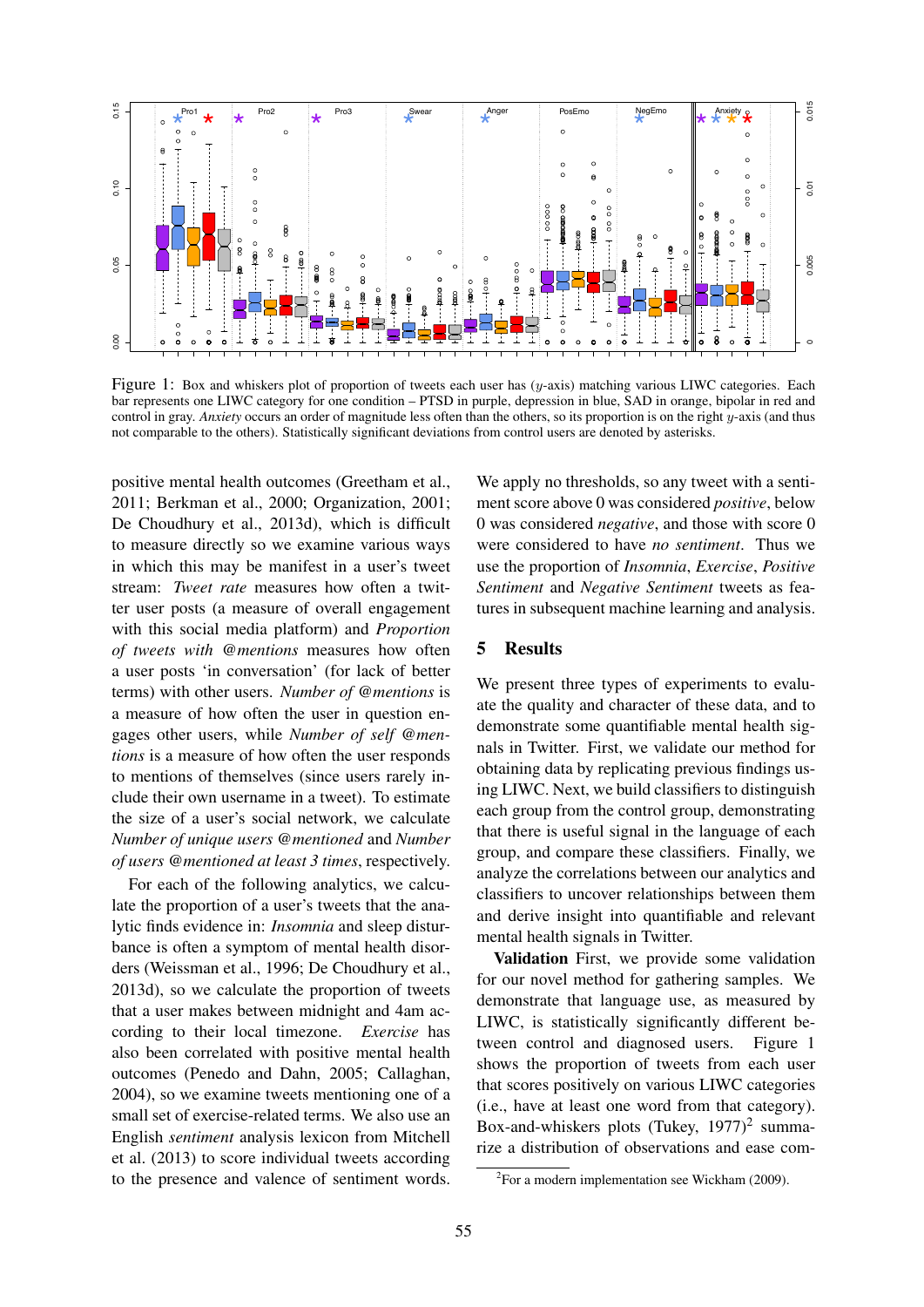

Figure 2: ROC curves for separating diagnosed from control users, compared across disorders: bipolar in red, depression in blue, PTSD in purple, SAD in orange. The precision (diagnosed, correctly labeled) for each disorder at false alarm (control, labeled as diagnosed) rates of 10% and 20% are shown to the right of the ROC curve. Chance performance is indicated by the dotted black line.

parison between them (here, each observation is the proportion of a user's tweets that score positively on LIWC). The median of the distribution is the black horizontal line in the middle of the bar, the bar covers the inter quartile range (where 50% of the observations lie), the whiskers are a robust estimate of the extent of the data, with outliers plotted as circles beyond the whiskers. An approximation of statistical significance is indicated by the pinched in notches on each bar. If the notches on the bars do not overlap, the differences between those distributions is different  $(\alpha \le 0.05, 95\%$  confidence interval). Each bar is colored according to diagnosis, and each group of 5 bars notes the scores for one LIWC category. Differences that reach statistical significance from the control group are noted with asterisks (e.g., *Pro1*, *Swear*, *Anger*, *NegEmo* and *Anxiety* are statistically significantly different for the depression group). Importantly, this replicates previous findings of significant differences between depressed users (according to an internetadministered diagnostic battery): significant increases are expected in *NegEmo*, *Anger*, *Pro1* and *Pro3* and no change in *PosEmo*, given all previous work (Park et al., 2012; Chung and Pennebaker, 2007; De Choudhury et al., 2013d). We replicate all these findings except the increase in *Pro3* (which only De Choudhury et al. (2013d) found), which validates our data collection methods.

Classification We next explore the ability of the various analytics to separate diagnosed from control users and assess performance on a leaveone-out cross-validation task. We train a log linear classifier on the features described in §4 using scikit-learn (Pedregosa et al., 2011).



Figure 3: ROC curves of performance of individual analytics for each disorder: LIWC in blue, pattern of life in yellow, CLM in red, ULM in green, all in black. Chance performance is indicated by the dotted black line.

The receiver operating characteristic (ROC) curves in Figures 2 and 3 demonstrate performance of the various classifiers at the task of separating diagnosed from control groups. In all cases, the correct detections (or hits) are on the  $y$ -axis and the false detections (or false alarms) are on the x-axis. Figure 2 compares performance across diagnoses, one line per disorder.

Figure 3 shows one plot per mental health condition, with the performance of the various analytics, individually and in concert as individual ROC curves. A few trends emerge  $-1$ ) All analytics show some ability to separate the classes, indicating they are finding useful signals. 2) The LMs provide superior performance to the other analytics, indicating there are more signals present in the language than are captured by LIWC and pattern-of-life analytics. For readability we do not show the performance of all combinations of analytics, but they perform as expected: any set of them perform equal to or better than their individual components. Taken together, this indicates that there is information relevant to separating diagnosed users from controls in all the analytics discussed here. Furthermore, this highlights that there remains significant signals to be uncovered and understood in the language of social media.

These trends also allow us to compare the disorders as manifest in language usage, though this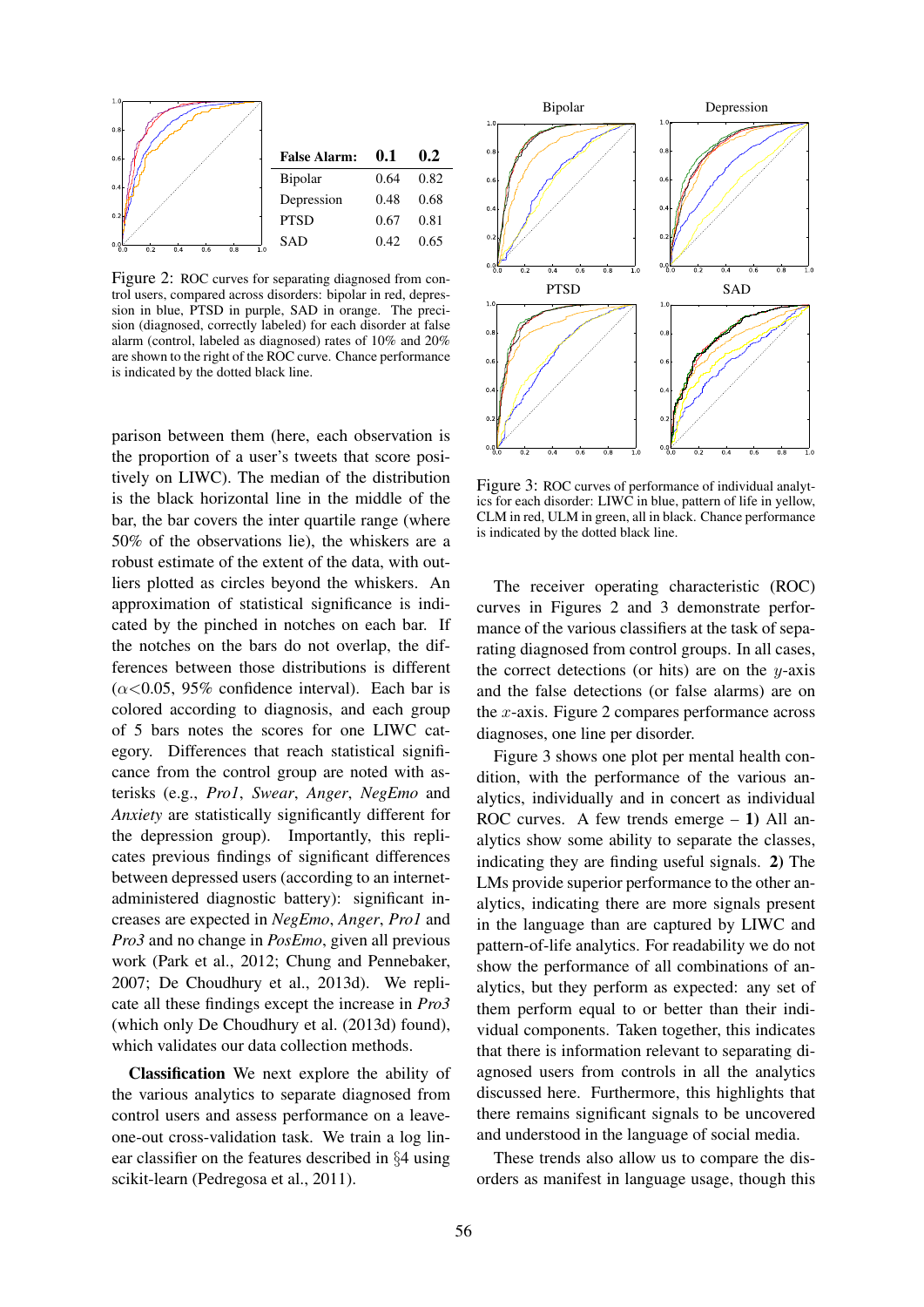tends to raise more questions than it answers. Generally, the pattern-of-life analytics and LIWC are on par, but this is decidedly not true for depression, where pattern-of-life seems to perform especially poorly, and for SAD, where pattern-of-life seems to perform especially well. This indicates that the depression users have patterns-of-life that look more similar to the controls than is the case for the other disorders (perhaps especially surprising given the inclusion of the sentiment lexicon) and that there may be significant correlation between pattern-of-life factors and SAD.

#### 5.1 Analytic Introspection

To examine correlations between the analytics and the linguistic content they depend on, we scored a random subset of 1 million tweets from control users with each of the linguistic analytics, and plot their Pearson's correlation coefficients  $(r)$  in Figure 4. A simple overlap of wordlists is not sufficient to assess the true utility of these methods since it does not take into account the frequency of occurrence of each word, nor the correlation between these words in real data (e.g., does a classifier based on the LIWC category *Swear* provide redundant information to the sentiment analysis). Each row and column in Figure 4 represents one of the 17 analytics, in the same order. Colors denote Bonferroni-corrected Pearson's  $r$  for statistically significant correlations between the analytic on the row and column. Correlations that do not reach statistical significance are in aquamarine (corresponding to  $r=0$ ). Excluded for brevity is a sanity check of a  $\chi^2$  test between the analytics to assert they were scoring significantly differently.

The strong correlations between the various LIWC analytics, notably *Swear*, *Anger* and *NegEmo*, likely indicates that the analytics are triggered by the same word $(s)$  – in this case profanity. Similarly for LIWC's *PosEmo* and the sentiment lexicon – 'happy' for example. The correlation between CLM for various diagnoses is particularly intriguingly, as it is in line with known patterns of comorbidity: major depressive disorder, PTSD, and bipolar all have observed comorbidity (Brady et al., 2000; Campbell et al., 2007; McElroy et al., 2001) while SAD is currently considered a specifier of major depressive disorder or bipolar disorder (American Psychiatric Association, 2013; Lurie et al., 2006), without published findings indicating comorbidity. Indeed our small



Figure 4: Pearson's r correlations between various analytics, color indicates the strength of statistically significant correlations, or 0 (aquamarine) otherwise. Bonferroni corrected, each comparison is significant only if  $\alpha$ <0.0002). Rows and columns represent the analytics in the same order, so the diagonal is self-correlation.

sample dataset follows the same trends, where we observed users with multiple diagnoses exist within depression, PTSD, and bipolar, but none exist with SAD. The correlation observed is too large to be solely attributed to those users shared between the groups, though (correlations at most  $r = 0.05$  would be attributable to that alone). Furthermore, when taken in combination with the different patterns exhibited by the groups as seen in Figure 1, this correlation is not solely attributable to LIWC categories either. At its core, these correlations seem to suggest that similar language is employed by users diagnosed with these occasionally comorbid disorders, and dissimilar language by users with SAD. This should be taken as merely suggestive of the type of analysis one could do, though, since the literature does not present a strong and clear prediction for the comorbidity and exhibited symptoms (to include language use).

Interestingly, the lack of (or negative) correlation between most of the analytics again highlights the complexity of the mental illnesses and the divergent signals it presents. Additionally, the lack of correlation between ULM and the other models is to be expected, since they are basing their scores on significantly more words (or different signals as is the case for CLM). Each one of these analytics is highly imperfect, and often give contradictory evidence, but when combined, the machine learning algorithms are able to sort through the conflicting signals with some success.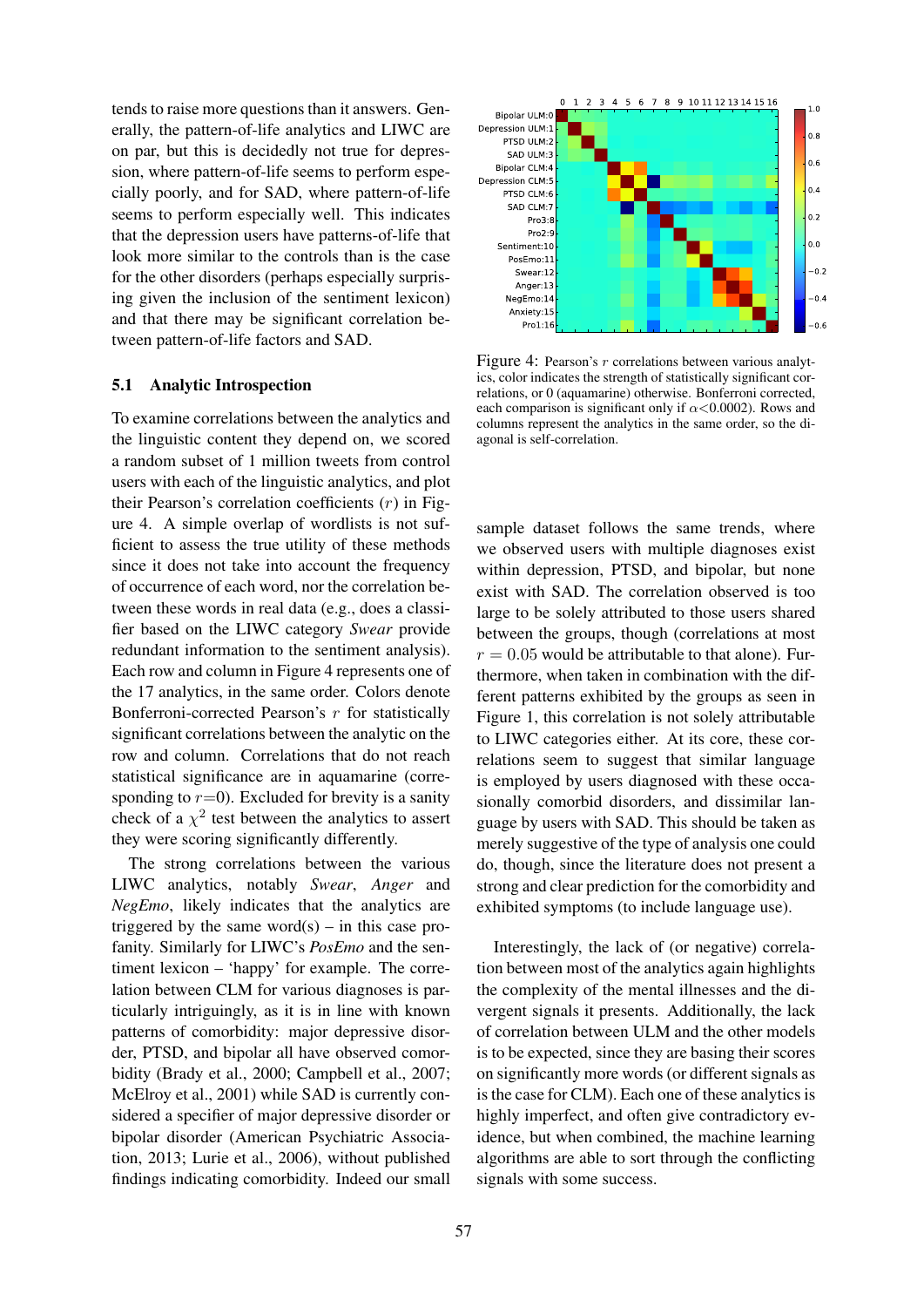| Analytic        | <b>Example Tweet Text</b>                                                                                |
|-----------------|----------------------------------------------------------------------------------------------------------|
| Bipolar LM      | I'm insecure because being around your ex of 4 years little sister, makes me feel a slight bit uncom-    |
|                 | fortable. Ok.                                                                                            |
| Depression LM   | Pain has a weird way of working. You're still the same person from before the pain, but that person is   |
|                 | underneath & doesn't come out.                                                                           |
| PTSD LM         | Don't wanna get out my bed but I really need to get up $\&$ prepare myself for work                      |
| Sentiment(+)    | NAME is absolutely unbelievable, he just gets better and better every time I see him. The best play in   |
|                 | the world, no doubt about it.                                                                            |
| Sentiment $(-)$ | I hate losing people in my life. I try so hard to not let it happen                                      |
| PosEmo          | Woweethat was a hectic day Got more done than expected but so glad to be in bed now. Grateful            |
|                 | for my supportive husband & loving pooch                                                                 |
| Functioning     | if i had a dollar for all the grammatical errors ive ever typed, my college tuition, book cost, and dorm |
|                 | rent would be paid in full                                                                               |
| NegEmo          | My tooth hurts, my neck hurts, my mouth hurts, my toungue hurts, my head hurtskill me now.               |
| Anx             | don't stress over someone who is going to stress over you                                                |
| Anger           | Ugly n arrogant sums everytin up. shdnt hy ffd her seff                                                  |

Table 3: Example high scoring tweets from each analytic.

### 6 Conclusion

We demonstrate quantifiable signals in Twitter data relevant to bipolar disorder, major depressive disorder, post-traumatic-stress disorder and seasonal affective disorder. We introduce a novel method for automatic data collection and validate its veracity by 1) replicating observations of significant differences between depressed and control user groups and 2) constructing classifiers capable of separating diagnosed from control users for each disorder. This data allows us to demonstrate equivalent differences in language use (according to LIWC) for bipolar, PTSD, and SAD. Furthermore, we provide evidence that more information relevant to mental health is encoded in language use in social media (above and beyond that captured by methods based on the mental health literature). By examining correlations between the various analytics investigated, we provide some insight into what quantifiable linguistic information is captured by our classifiers. We finally demonstrate the utility of examining multiple disorders simultaneously and other larger analyses, difficult or impossible with other methods.

Crucially, we expect that these novel data collection methods can provide complementary information to existing survey-based methods, rather than supplant them. For many disorders rarer than depression (which has comparatively high incidence rates), we suspect that finding any data will be a challenge, in which case combining these methods with the existing survey collection methods may be the best way to obtain sufficient amounts of data for statistical analyses.

Since the LMs take more information into account when modeling the language usage of diagnosed and control users, it is unsurprising that they outperform LIWC and pattern-of-life analyses alone, but this is evidence of as-of-yet undiscovered linguistic differences between diagnosed and control users for all disorders investigated. Uncovering and interpreting these signals can be best accomplished through collaboration between NLP and mental health researchers.

Naturally, some caveats come with these results: while identifying genuine self-statements of diagnosis in Twitter works well for some conditions, others exist for which there were few or no diagnoses stated. For Alzheimer's, the demographic with the majority of diagnoses does not frequently use Twitter (or likely any social media). Eating disorders are also elusive via this method, though related automatic methods (e.g., using disorder-related hashtags) may address this. Finally, those willing to publicly reveal a mental health diagnosis may not be representative of the population suffering from that mental illness.

All these experiments, taken together, indicate that there are a diverse set of quantifiable signals relevant to mental health observable in Twitter. They indicate that individual- and population-level analyses can be made cheaper and more timely than current methods, yet there remains as-of-yet untapped information encoded in language use – promising a rich collaboration between the fields of natural language processing and mental health.

Acknowledgments: The authors would like to thank Kristy Hollingshead for thoughtful comments and contributions throughout this research.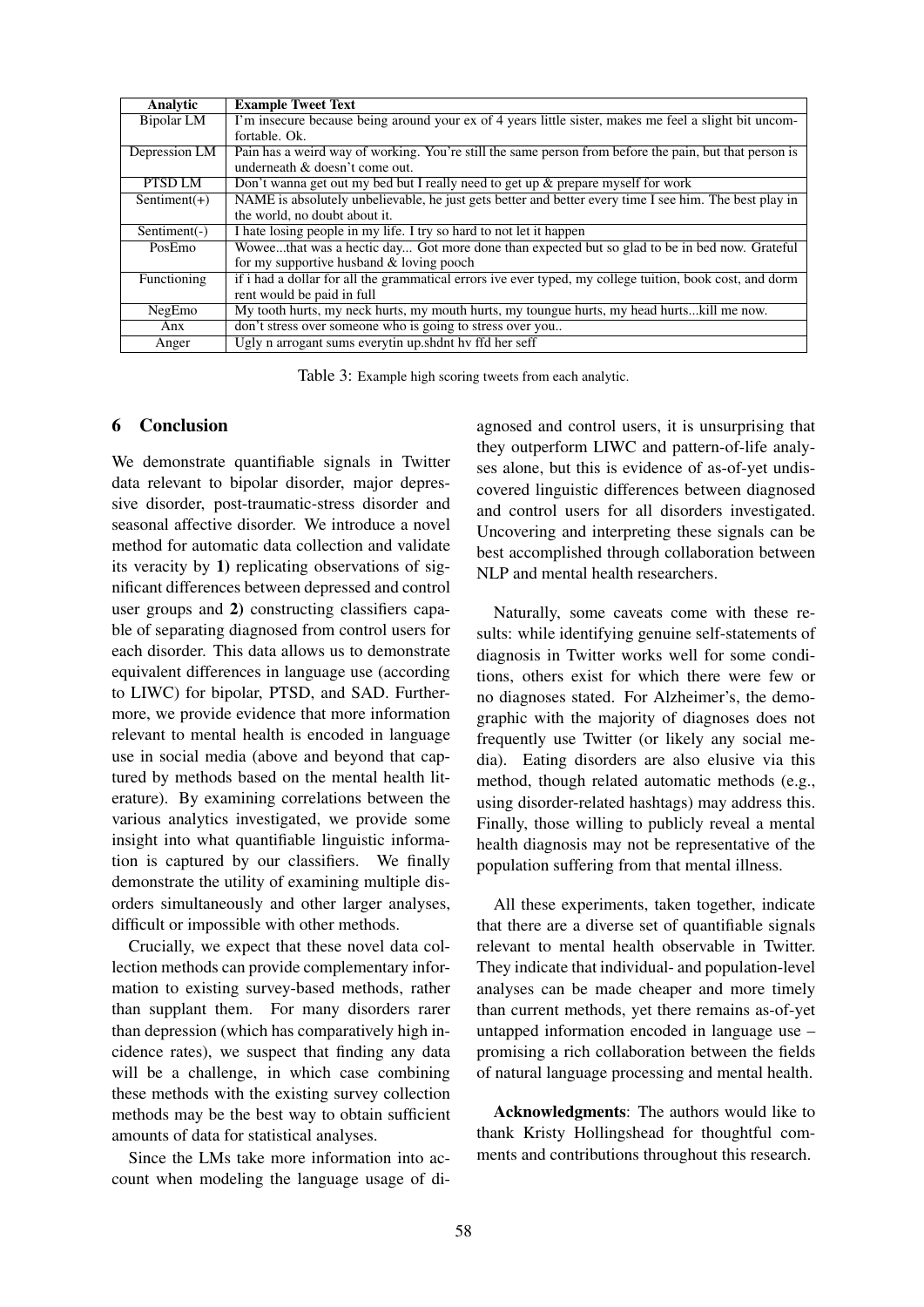#### References

- Faiyaz Al Zamal, Wendy Liu, and Derek Ruths. 2012. Homophily and latent attribute inference: Inferring latent attributes of Twitter users from neighbors. In *Proceedings of the International AAAI Conference on Weblogs and Social Media (ICWSM)*.
- Jennifer Alvarez-Conrad, Lori A. Zoellner, and Edna B. Foa. 2001. Linguistic predictors of trauma pathology and physical health. *Applied Cognitive Psychology*, 15(7):S159–S170.
- American Psychiatric Association. 2013. *Diagnostic Statistical Manual 5*. American Psychiatric Association.
- Eiji Aramaki, Sachiko Maskawa, and Mizuki Morita. 2011. Twitter catches the flu: Detecting influenza epidemics using twitter. In *Empirical Natural Language Processing Conference (EMNLP)*.
- John W. Ayers, Benjamin M. Althouse, Jon-Patrick Allem, J. Niels Rosenquist, and Daniel E. Ford. 2013. Seasonality in seeking mental health information on google. *American journal of preventive medicine*, 44(5):520–525.
- John W. Ayers, Benjamin M. Althouse, and Mark Dredze. 2014. Could behavioral medicine lead the web data revolution? *Journal of the American Medical Association (JAMA)*, February 27.
- Lisa F. Berkman, Thomas Glass, Ian Brissette, and Teresa E. Seeman. 2000. From social integration to health: Durkheim in the new millennium? *Social Science & Medicine*, 51(6):843–857, September.
- Amber Boydstun, Rebecca Glazier, Timothy Jurka, and Matthew Pietryka. 2013. Examining debate effects in real time: A report of the 2012 React Labs: Educate study. *The Political Communication Report*, 23(1), February. [Online; accessed 25-February-2014].
- Kathleen T. Brady, Therese K. Killeen, Tim Brewerton, and Sylvia Lucerini. 2000. Comorbidity of psychiatric disorders and posttraumatic stress disorder. *Journal of Clinical Psychiatry*.
- Patrick Callaghan. 2004. Exercise: a neglected intervention in mental health care? *Journal of Psychiatric and Mental Health Nursing*, 11:476–483.
- Duncan G. Campbell, Bradford L. Felker, Chuan-Fen Liu, Elizabeth M. Yano, JoAnn E. Kirchner, Domin Chan, Lisa V. Rubenstein, and Edmund F. Chaney. 2007. Prevalence of depression-PTSD comorbidity: Implications for clinical practice guidelines and primary care-based interventions. *Journal of General Internal Medicine*, 22(6):711–718.
- Centers for Disease Control and Prevention (CDC). 2010. Behavioral risk factor surveillance system survey data.
- Cindy Chung and James Pennebaker. 2007. The psychological functions of function words. *Social communication*, pages 343–359.
- Glen A. Coppersmith, Craig T. Harman, and Mark Dredze. 2014. Measuring post traumatic stress disorder in Twitter. In *Proceedings of the International AAAI Conference on Weblogs and Social Media (ICWSM)*.
- Wendy D'Andrea, Pearl H. Chiu, Brooks R. Casas, and Patricia Deldin. 2011. Linguistic predictors of post-traumatic stress disorder symptoms following 11 September 2001. *Applied Cognitive Psychology*, 26(2):316–323, October.
- Munmun De Choudhury, Scott Counts, and Eric Horvitz. 2013a. Major life changes and behavioral markers in social media: Case of childbirth. In *Proceedings of the ACM Conference on Computer Supported Cooperative Work and Social Computing (CSCW)*.
- Munmun De Choudhury, Scott Counts, and Eric Horvitz. 2013b. Predicting postpartum changes in emotion and behavior via social media. In *Proceedings of the ACM Annual Conference on Human Factors in Computing Systems (CHI)*, pages 3267–3276. ACM.
- Munmun De Choudhury, Scott Counts, and Eric Horvitz. 2013c. Social media as a measurement tool of depression in populations. In *Proceedings of the Annual ACM Web Science Conference*.
- Munmun De Choudhury, Michael Gamon, Scott Counts, and Eric Horvitz. 2013d. Predicting depression via social media. In *Proceedings of the International AAAI Conference on Weblogs and Social Media (ICWSM)*.
- Munmun De Choudhury, Andres Monroy-Hernandez, and Gloria Mark. 2014. " narco" emotions: Affect and desensitization in social media during the mexican drug war.
- Munmun De Choudhury. 2013. Role of social media in tackling challenges in mental health. In *Proceedings of the 2nd International Workshop on Socially-Aware Multimedia*, pages 49–52.
- Mark Dredze. 2012. How social media will change public health. *IEEE Intelligent Systems*, 27(4):81– 84.
- Danica Vukadinovic Greetham, Robert Hurling, Gabrielle Osborne, and Alex Linley. 2011. Social networks and positive and negative affect. *Procedia - Social and Behavioral Sciences*, 22:4–13, January.
- Carleen Hawn. 2009. Take Two Aspirin And Tweet Me In The Morning: How Twitter, Facebook, And Other Social Media Are Reshaping Health Care. *Health Affairs*, 28(2):361–368.